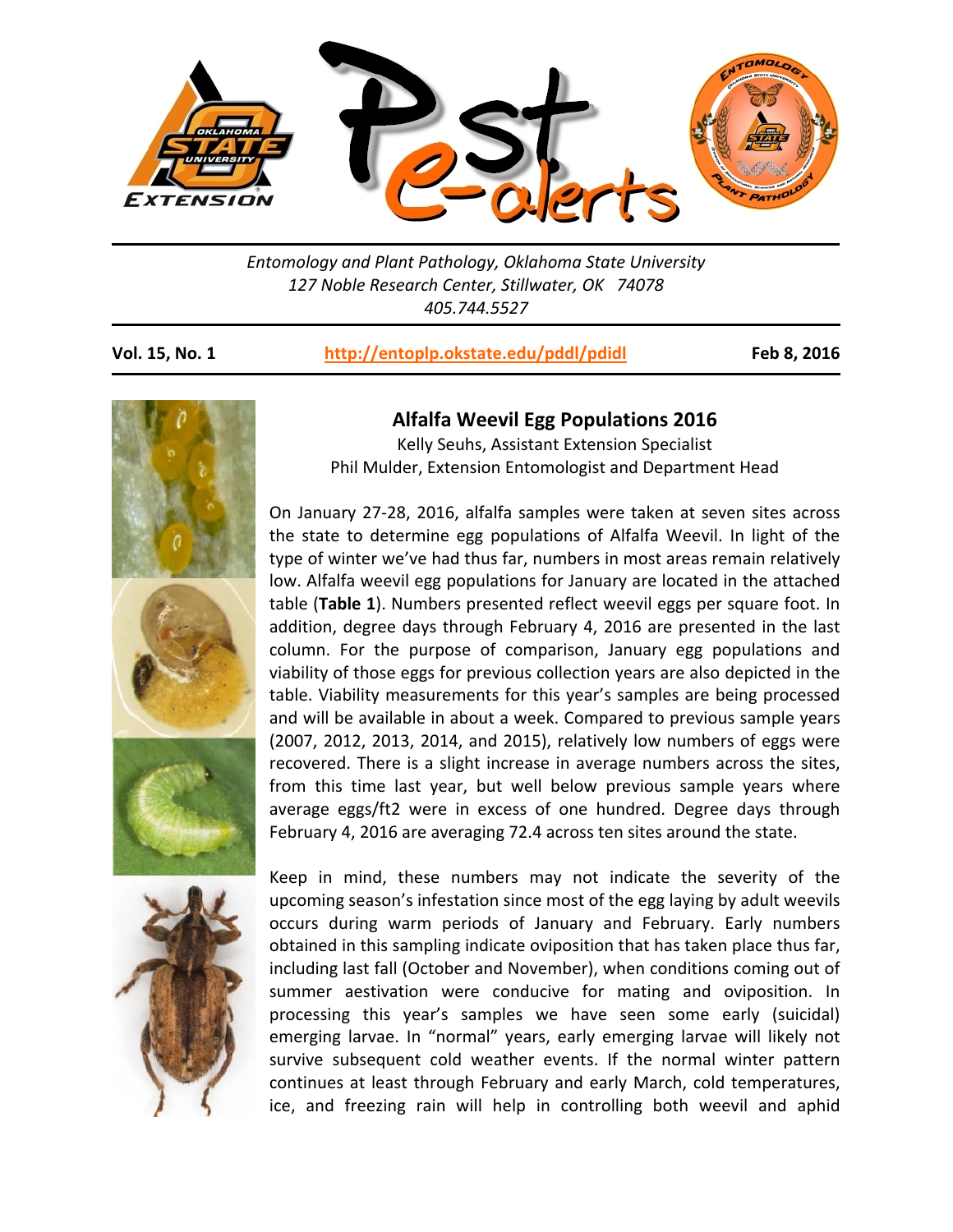populations. If a warm pattern occurs, we could see populations increase.

In an ongoing effort to identify weather effects on alfalfa weevil and aphid populations over the current year, we continue to look at weather and other factors that could contribute to increased or decreased populations of these pests. So far this year, and toward the end of last year, we experienced fairly cold temperatures. Daily averages for most of the state have not been above 500 for the past month or longer. Cool rain or freezing precipitation has also been present.

As always, keep in mind as the season progresses and daytime temperature increase, scouting will be needed to accurately determine weevil and aphid population levels leading up to first harvest. Regarding alfalfa weevil populations, 150 degree-days represents the level that serves as an indicator for growers and consultants to begin scouting for larvae. Throughout the state, degree day numbers are averaging 72.4, but those numbers can go up quickly if a warming trend occurs.

We'll keep you posted as the season progresses.

## **Dr. Richard Grantham ‐ Director, Plant Disease and Insect Diagnostic Laboratory**

The pesticide information presented in this publication was current with federal and state regulations at the time of printing. The user is responsible for determining that the intended use is consistent with the label of the product being used. Use pesticides safely. Read and follow label directions. The information given herein is for educational purposes only. Reference to commercial products or trade names is made with the understanding that no discrimination is intended and no endorsement by the Cooperative Extension Service is implied.

\_\_\_\_\_\_\_\_\_\_\_\_\_\_\_\_\_\_\_\_\_\_\_\_\_\_\_\_\_\_\_\_\_\_\_\_\_\_\_\_\_\_\_\_\_\_\_\_\_\_\_\_\_\_\_\_\_\_\_\_\_\_\_\_\_\_\_\_\_\_\_\_\_\_\_\_

Oklahoma State University, in compliance with Title VI and VII of the Civil Rights Act of 1964, Executive Order 11246 as amended, and Title IX of the Education Amendments of 1972 (Higher Education Act), the Americans with Disabilities Act of 1990, and other federal and state laws and regulations, does not discriminate on the basis of race, color, national origin, genetic information, sex, age, sexual orientation, gender identity, religion, disability, or status as a veteran, in any of its policies, practices or procedures. This provision includes, but is not limited to admissions, employment, financial aid, and educational services. The Director of Equal Opportunity, 408 Whitehurst, OSU, Stillwater, OK 74078-1035; Phone 405-744-5371; email: eeo@okstate.edu has been designated to handle inquiries regarding non-discrimination policies: Director of Equal Opportunity. Any person (student, faculty, or staff) who believes that discriminatory practices have been engaged in based on gender may discuss his or her concerns and file informal or formal complaints of possible violations of Title IX with OSU's Title IX Coordinator 405‐744‐ 9154.

Issued in furtherance of Cooperative Extension work, acts of May 8 and June 30, 1914, in cooperation with the U.S. Department of Agriculture, Director of Oklahoma Cooperative Extension Service, Oklahoma State University, Stillwater, Oklahoma. This publication is issued by Oklahoma State University as authorized by the Vice President, Dean, and Director of the Division of Agricultural Sciences and Natural Resources.